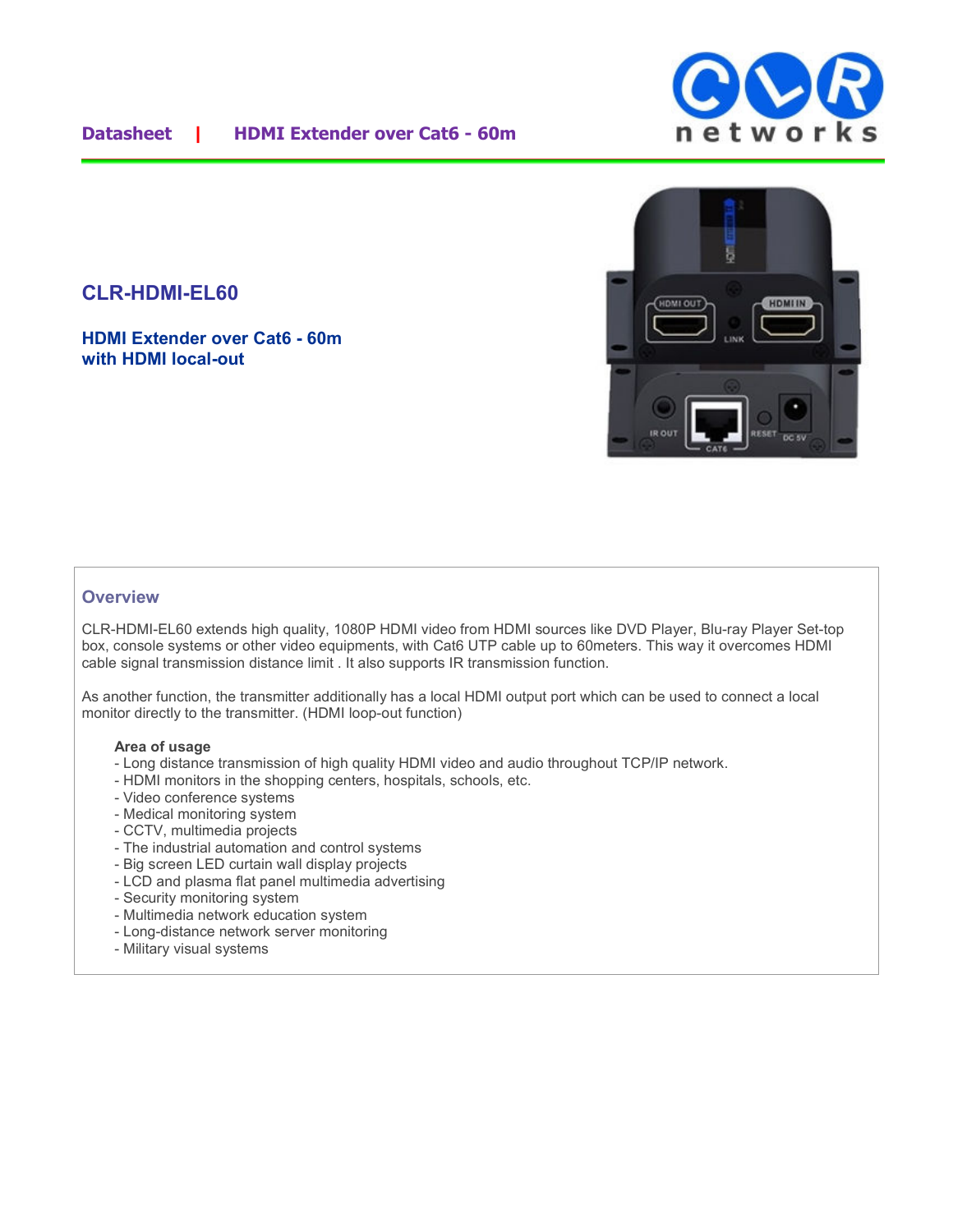

## **Datasheet | HDMI Extender over Cat6 - 60m**



## **Features**

- Supports full standard HDMI specifications including full HD 1080p.
- Extends HDMI and IR signals with cat6 cables
- Long distance HDMI signal transmission 60 meters
- HDMI loop-out for local monitor
- HDMI lossless transmission
- IR signal transmission for controlling the source
- Extends HDMI AV signal to synchronous output.
- Video signal is as fluent as direct connection
- Supports uncompressed HDMI signal.
- Supports uncompressed audio output such as LPCM
- Color reproduction technology.
- Auto adjusts itself to match the cable length to achieve best display.
- Plug & play. No need for driver
- Vivid video images.